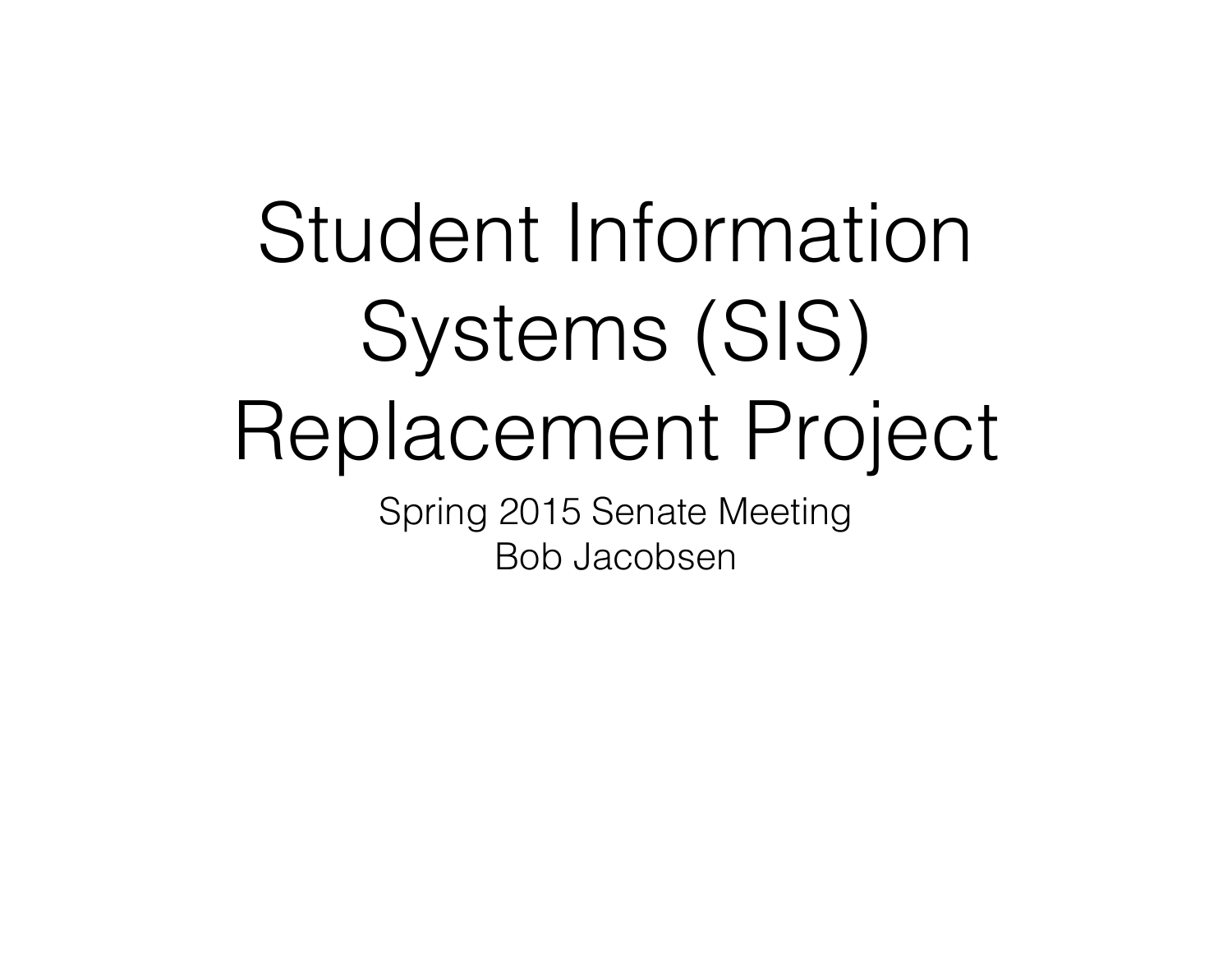#### What's being replaced and Why

• TeleBEARS, CARS, BearFacts, DB2, …



| $\bullet\bullet\bullet$ | Student Database UCOP                                                                                                                                   |              |                    |
|-------------------------|---------------------------------------------------------------------------------------------------------------------------------------------------------|--------------|--------------------|
| KLGLGON1 -              | Entry Validation                                                                                                                                        |              |                    |
| Date: 04/22/15          |                                                                                                                                                         | System: UC30 |                    |
| Time: 06:43:47          |                                                                                                                                                         |              | Device: L30TACXH   |
|                         | Identification:<br>Userid                                                                                                                               |              |                    |
|                         | Password<br>Change Password ? $\mathbf{N}$ (Y or N)                                                                                                     |              |                    |
|                         | Additional Information:<br>Acct <u>________</u><br>Proc                                                                                                 |              |                    |
|                         | Bulletins: Support Contact Information :<br>http://mainframe.ucop.edu<br>Service Availability information :<br>http://mainframe.ucop.edu/mfschedule.htm |              |                    |
| <b>ENTER USERID</b>     | Enter F1=Help F3=Exit                                                                                                                                   |              | Wed 22 Apr 06:50 [ |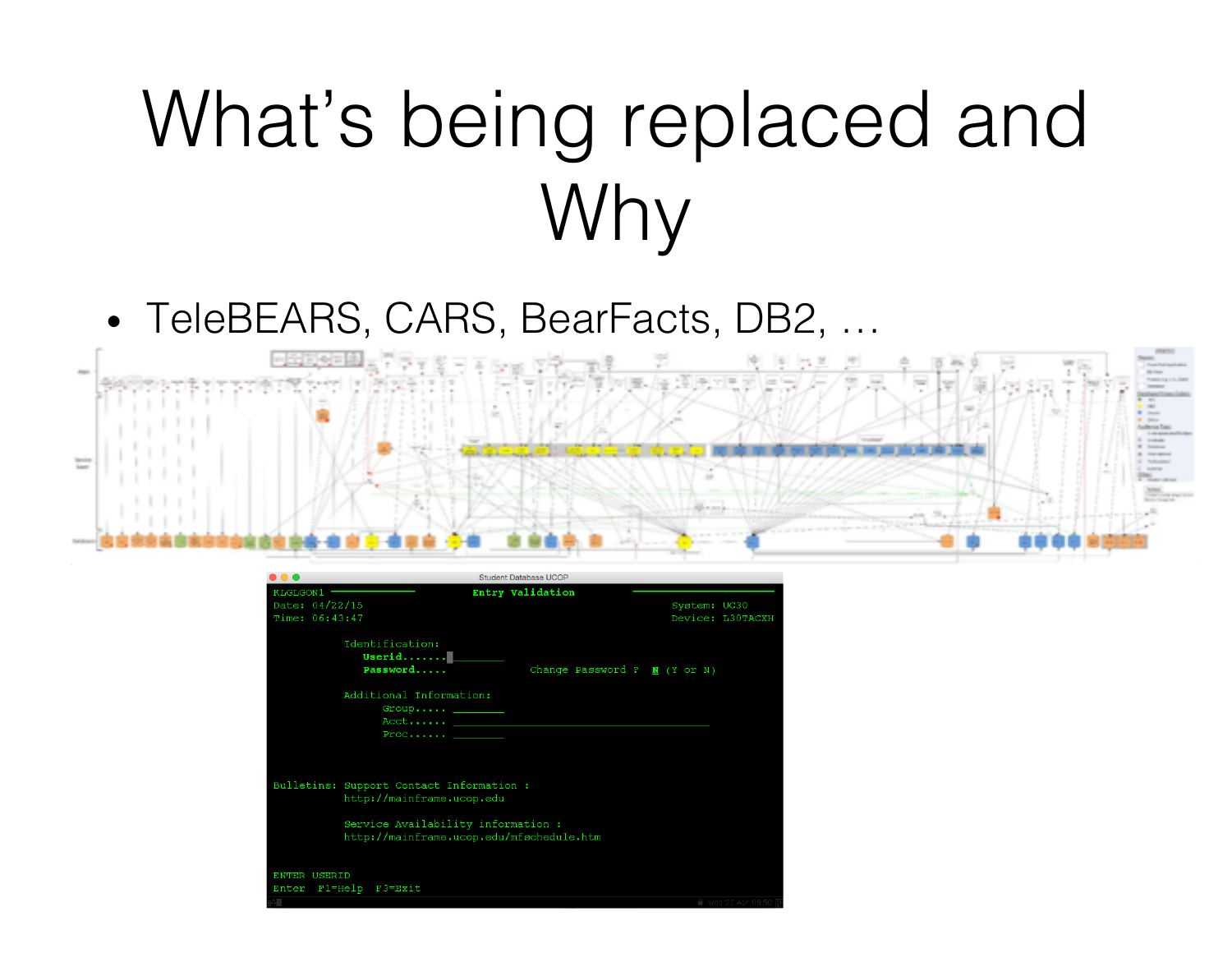#### **SIS Project Team Structure**

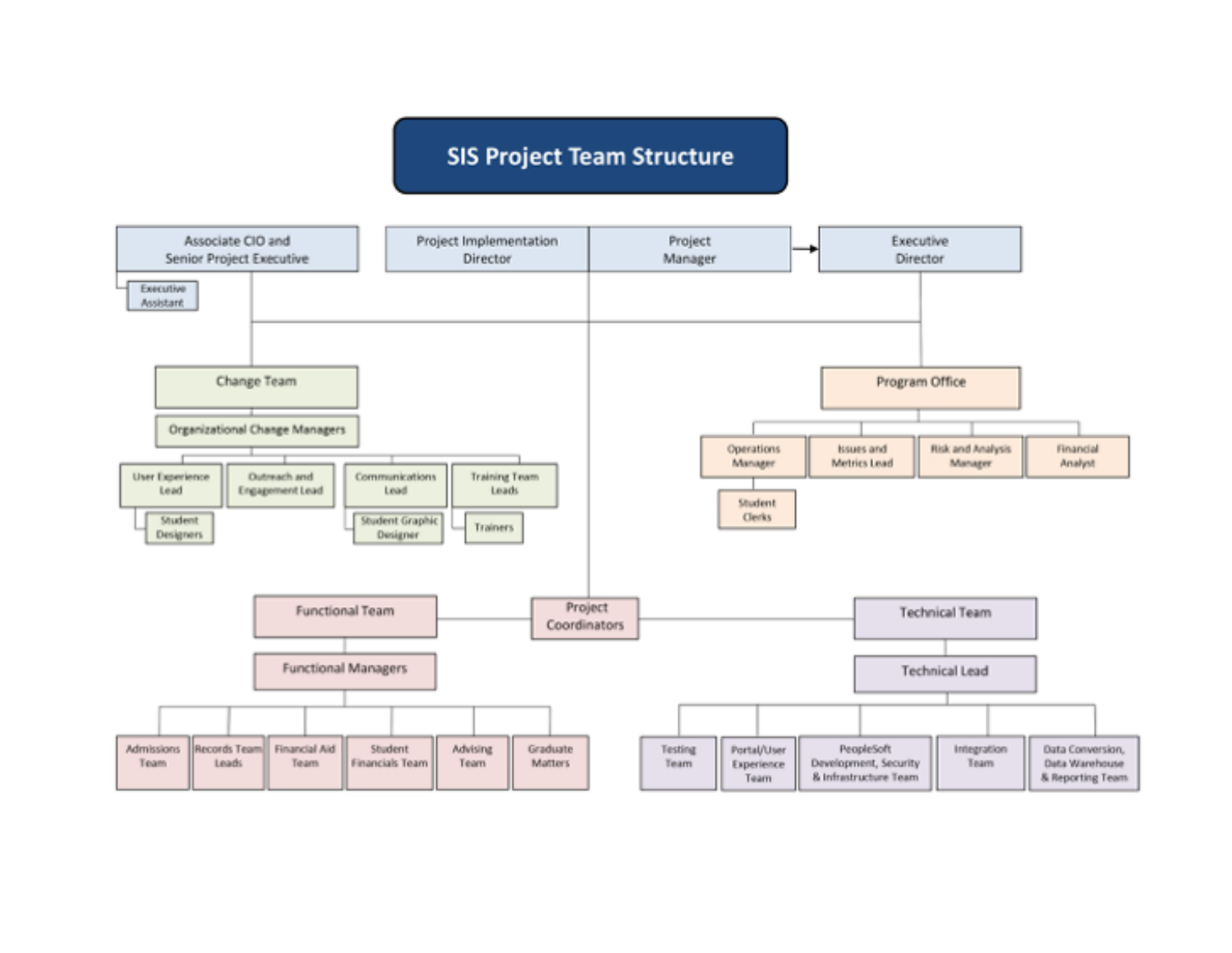

#### Berkeley | Student Information Systems

# High-Level<br>Timeline

#### **Color Kev**

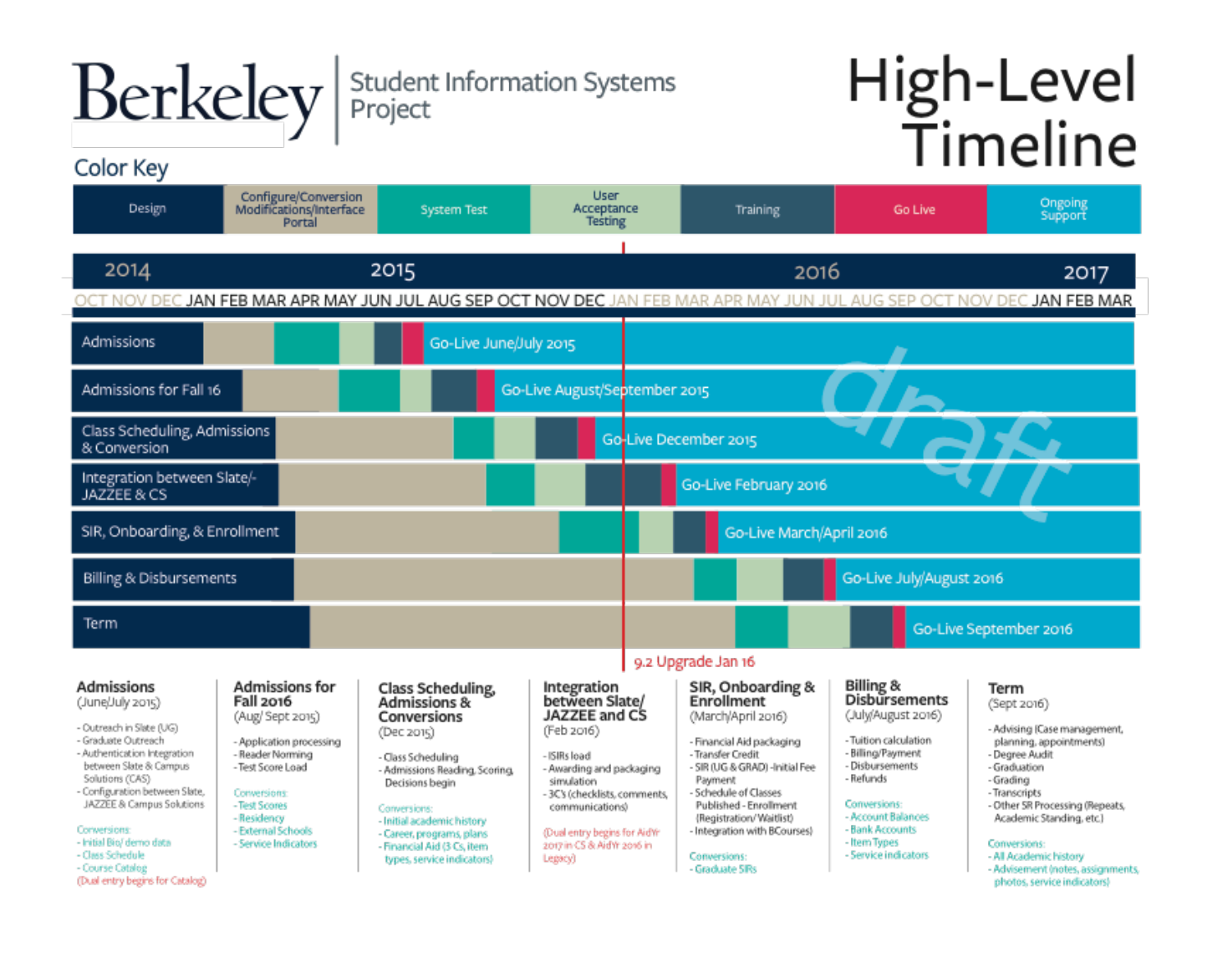#### **Scheduling & Enrollment**



|                                                                                         |               | <b>Basix</b>                    |                | 8311.688      | <b>MILLES</b>                  |
|-----------------------------------------------------------------------------------------|---------------|---------------------------------|----------------|---------------|--------------------------------|
| Schelspride entry et soudiezh a ma ina wich paraik in Cempa e Sok alors c'hraikt a-     |               | <b>MORE PROTEIN WOLD PASTED</b> |                |               |                                |
|                                                                                         |               |                                 |                |               |                                |
|                                                                                         |               |                                 |                |               |                                |
|                                                                                         |               |                                 |                |               |                                |
| Determine dates for fall term control                                                   |               |                                 | х.             | <b>B</b>      |                                |
| Rell the term from fall 2015 to fall 2016 (schedule & facilities)                       |               |                                 | $\overline{a}$ | <b>B</b>      |                                |
| Departments add, correct, insert times                                                  |               |                                 | 2              | $\alpha$      |                                |
| Compliance checking / Create report for department                                      |               |                                 | ž.             | -21           |                                |
| Conrections for compliance                                                              |               |                                 | 2              | -20           |                                |
| Fush to new software                                                                    |               |                                 | 11             | 2.            | m                              |
| Scheduling unassigned classes - insignificant with new software & process.              |               |                                 |                |               |                                |
| Contact with department (review) / Eliminate room switching                             |               |                                 | 13             |               | W)                             |
| Classroom changes, ongoing                                                              |               |                                 | 35             | 24            | ,,,,,,,,,,,,,,,,,,,,,,,,,,,,,, |
| Online schedule of classes live                                                         | 15            |                                 |                |               |                                |
| Advising begins for students                                                            | 15            | -6                              |                |               |                                |
| Enrollment appointments begin for continuing students, limited to 13 hard               |               |                                 |                |               |                                |
| coded units                                                                             | 21.           | 13                              |                |               |                                |
| CalSO programs entollment begins for new UG students                                    | 28            | <b>16.</b>                      |                |               |                                |
| Departments receive budgets, make final class changes                                   |               |                                 | 39             | $\mathcal{I}$ | 9777),                         |
| Open enrollment begins (unlimited # ef units, all students)                             | 34            | -51                             |                |               |                                |
| First payment deadline (beginning of week)                                              | 31            | $\mathbf{I}$                    |                |               |                                |
| Orop for non-payment of fees (end of week)                                              | 31            | $\mathbf{1}$                    |                |               |                                |
| 15-week fall serventer                                                                  | 33            | LS                              |                |               |                                |
| Add / drop period (recommended policy change)                                           | 33            |                                 |                |               |                                |
| Determine dates for term control.                                                       |               |                                 | 28.            |               |                                |
| koll the term from previous spring (schedule & facilities)                              |               |                                 | 28.            | л.            |                                |
| began ments add, correct, insert times                                                  |               |                                 | 35             | $\mathcal{A}$ |                                |
| Compliance checking / Create report for department                                      |               |                                 | 35             | $\mathbf{H}$  |                                |
| Comestions for compliance                                                               |               |                                 | 39             | -2            |                                |
| Funktionse satierare                                                                    |               |                                 | 34             | 2             | m                              |
| Scheduling unusulgred classes - insignificant with new software & precess               |               |                                 |                |               |                                |
| Contact with department (review) / Eliminate room aw tching                             |               |                                 | 40             | 2             |                                |
| Class soon changes, angoing                                                             |               |                                 | 43.            | 70            | VIIIIIIIIIIIIII                |
| Classroom changes, new year                                                             |               |                                 | $\mathbf{r}$   | $\sim$        |                                |
| Online schedule of classes live                                                         | 42.           | n.                              |                |               |                                |
| Advising begins for students                                                            | 42            |                                 |                |               |                                |
| Enrolment appointments begin for continuing students, limited to 13 hard<br>coded units | 42.           | L)                              |                |               |                                |
| Departments make final class changes.                                                   |               |                                 |                |               |                                |
| Open entailment begins (unlimited # of units, all students)                             |               |                                 |                |               |                                |
| First payment deadline (beginning of week)                                              | $\mathcal{C}$ | n,                              |                |               |                                |
| Drap for non-payment of fees fend of week)                                              | $\mathcal{C}$ | $\mathbf{I}$                    |                |               |                                |
| 15 week sating semester                                                                 | 8.            | t S                             |                |               |                                |
| Add / drep period (recommended policy change)                                           | 23            | $\mathbf{z}$                    |                |               |                                |
|                                                                                         |               |                                 |                |               |                                |

a Assumes that students will have a single enrolment period before open enrolment begins

a Onse a student has had his herappointment, heighe will have appear to the system through the end of the additivep period.

y Students will be limited to enrolling in cyunits than till mit probplacing themselves on the wait list for up to 4 units until the open enrolment period.

4 Organizments will be able to ensure distribution of search a class, e.g. for new freshmes, through the use of the reserved seasonly function in Campus Solutions (enrollment reservations and course restrictions. (regultes analysis and training years)

5 The use of preceptione in Campus Splutions will restrict classes to those eligible to enroll in them.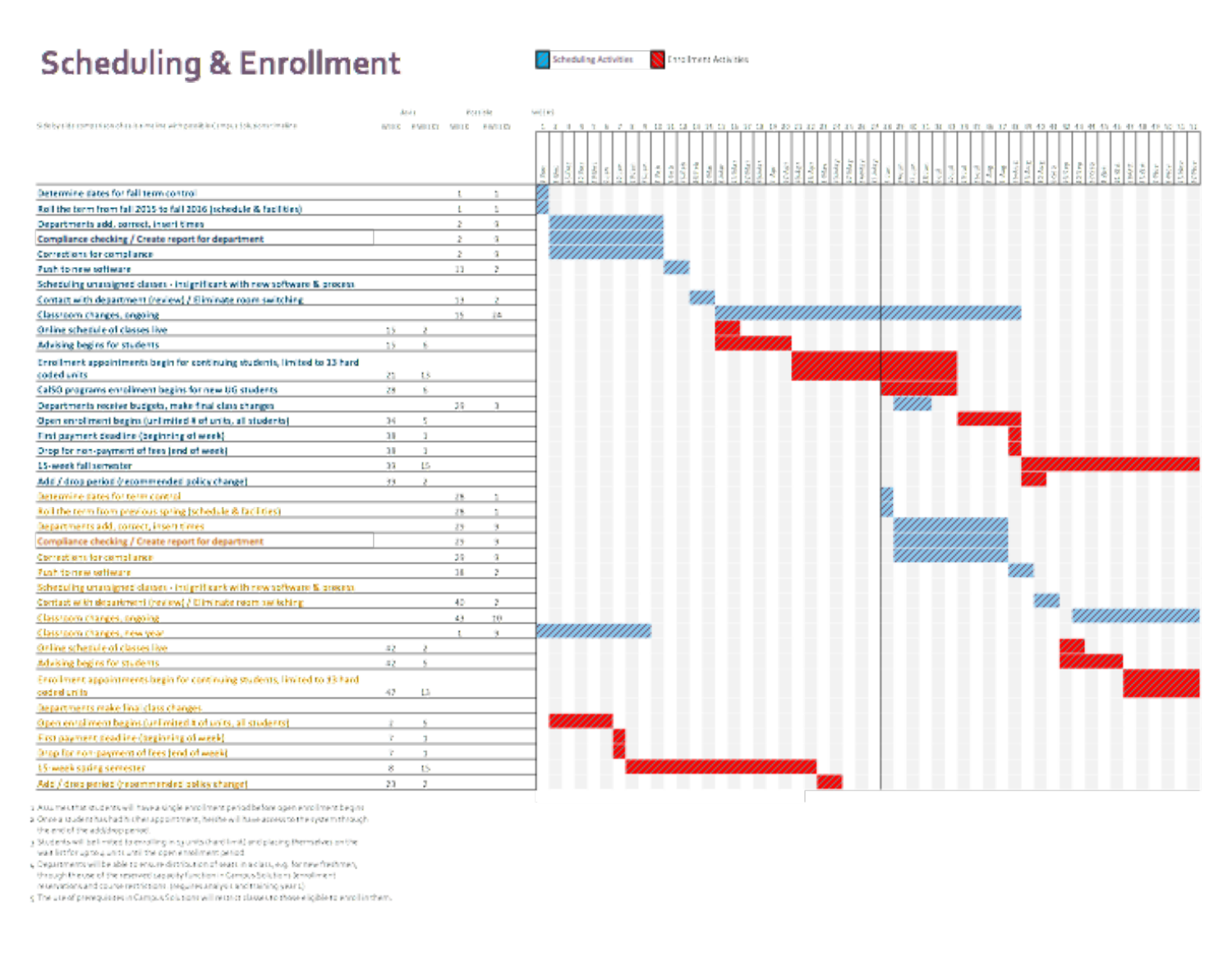### Senate Priorities

- Curriculum Management
- Planning Individual Student Programs
- Prerequisites & Wait Lists
- Program & Enrollment Management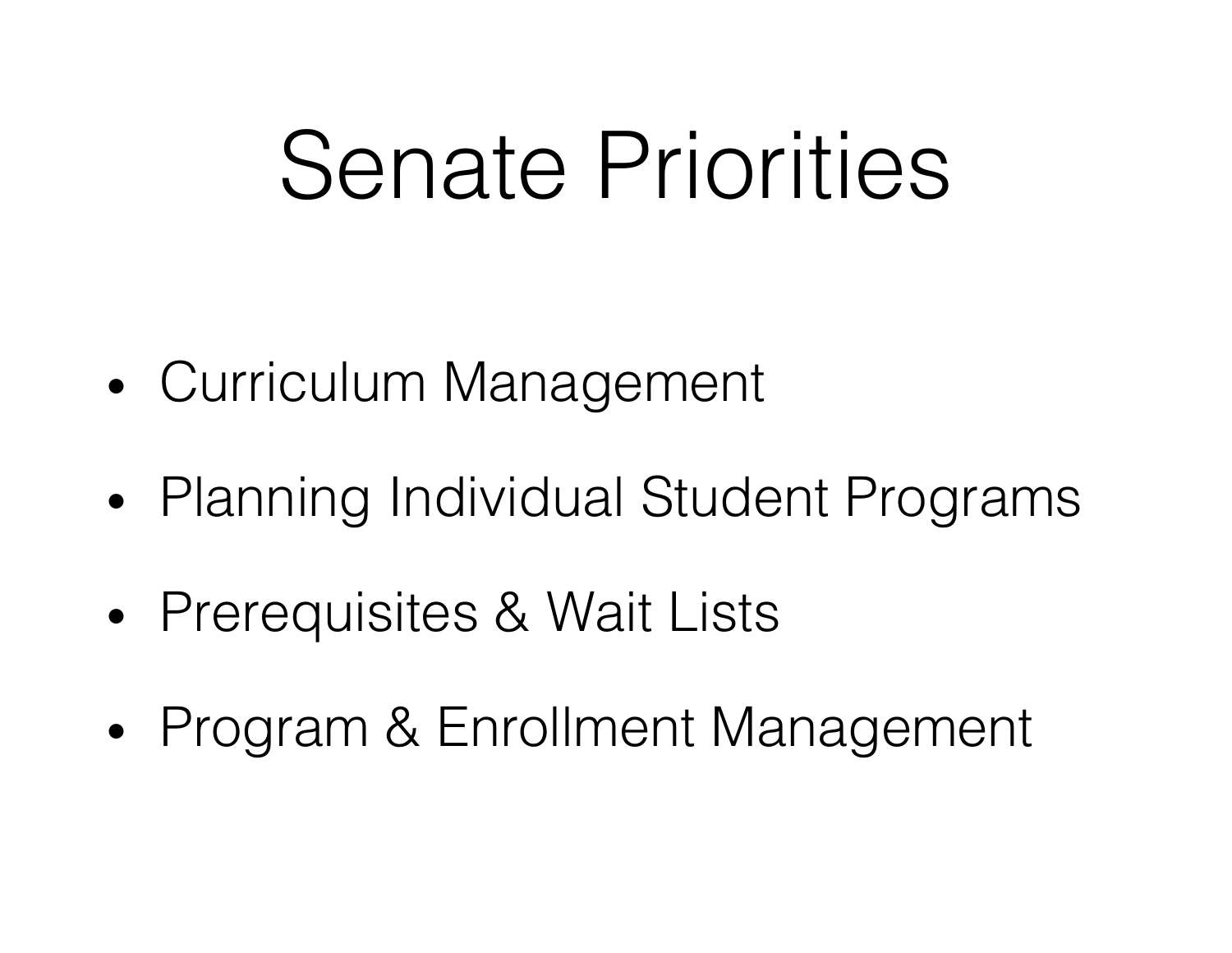## Curriculum Management

- Approval of new/changed courses, programs, requirements
- Existing processes inconsistent, confusing, lossprone
- At the edge of the SIS project
	- Working on it, but not solution not yet decided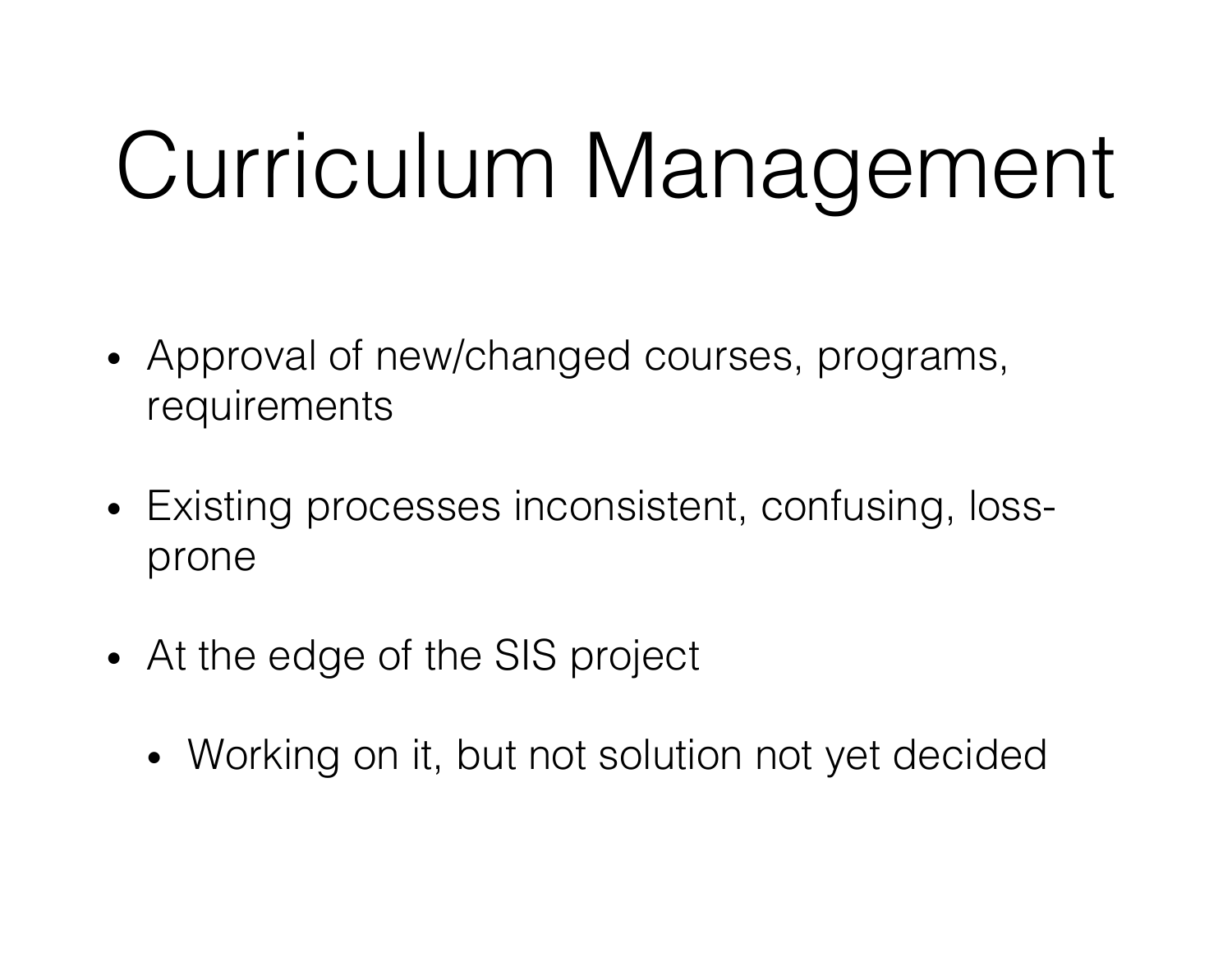#### Planning Student Programs

- Four-year program plans for students
	- Both individual plans, and well-known exemplars
	- Part of advising "gap" in purchased software
- Tracking of requirements ("DARS" function) present, but needs to be implemented for Berkeley
	- Principled handling of exceptions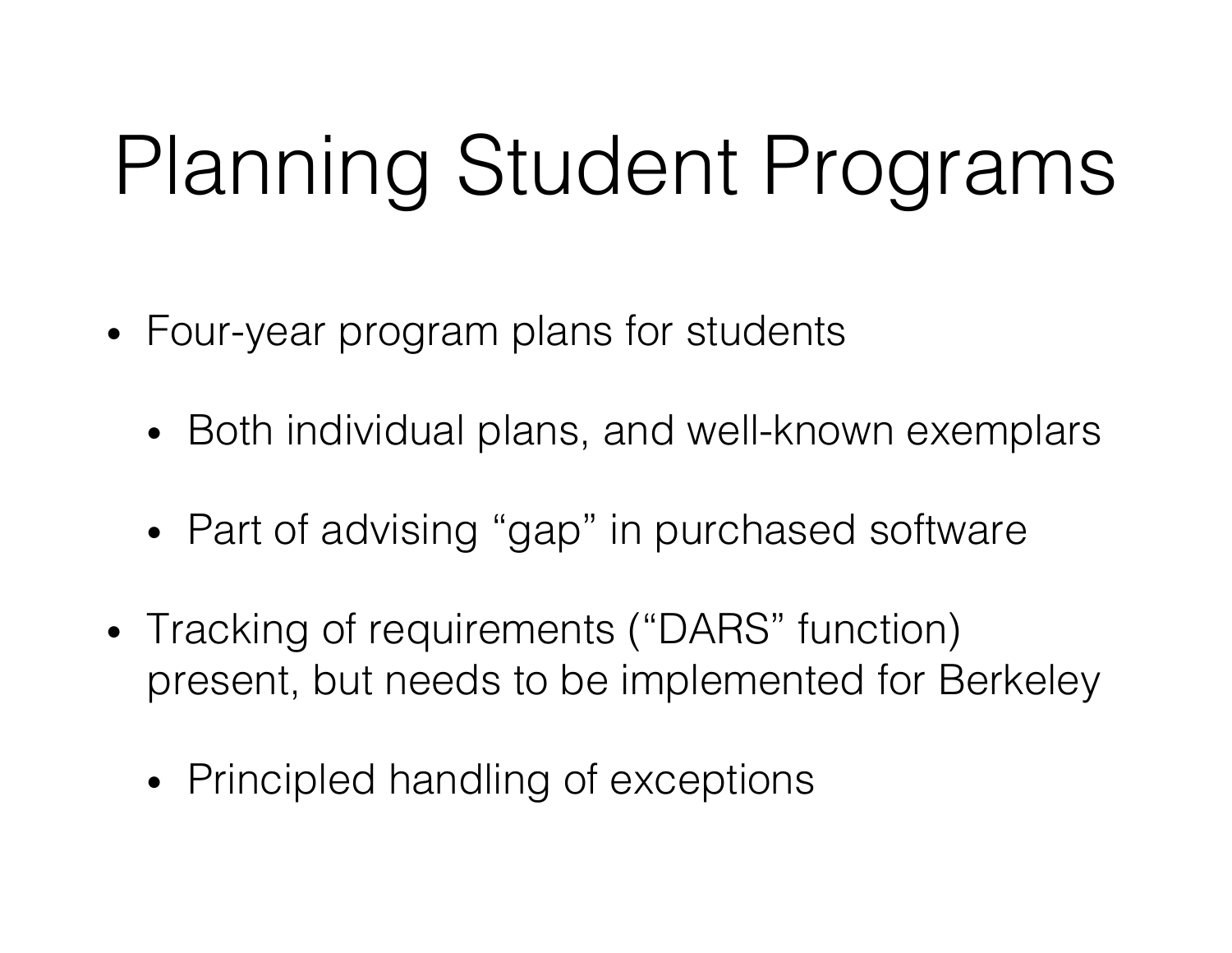### Prerequisites

- SIS will enforce COCI-approved prerequisites
	- Prevents initial registration
		- Requires reliable evaluation of transfer work
	- Exceptions?
		- Policy at the level of offering department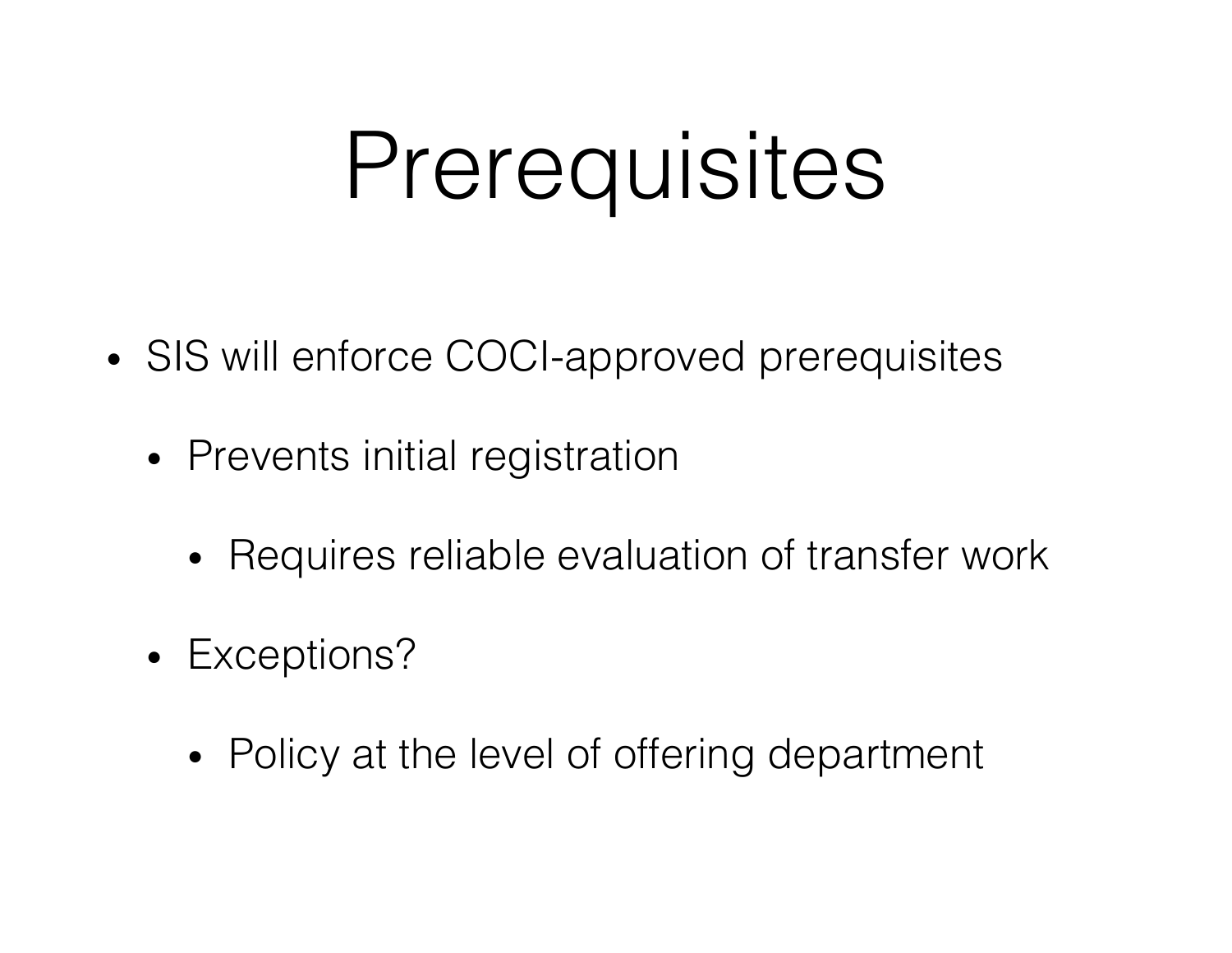### Wait Lists

- SIS will provide (more) powerful wait list tools
	- Will require configuration
		- Requires training, cooperation of departmental staff
- Manual wait lists lose enrollment information
	- Policy at the level of offering department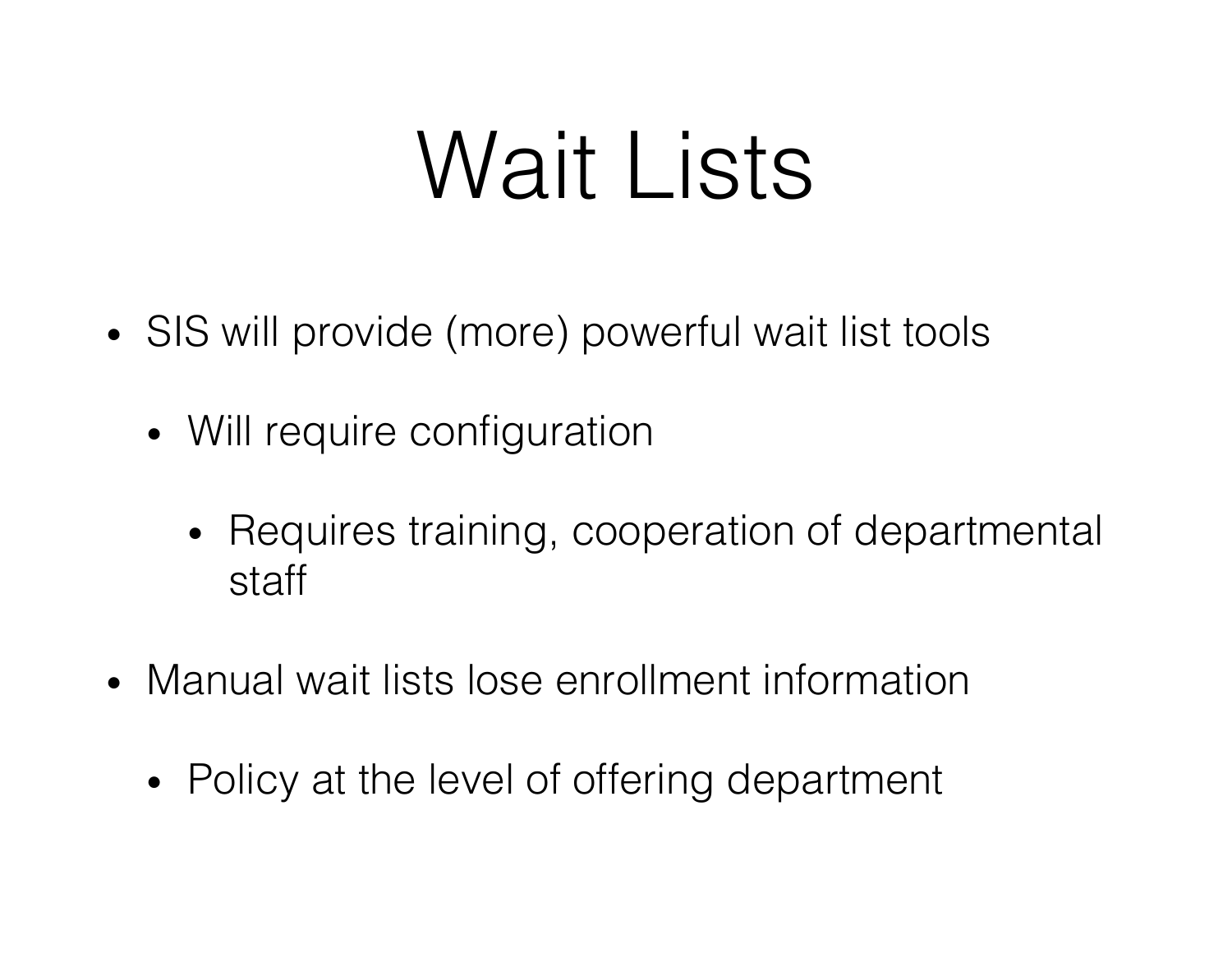#### Program & Enrollment Management

- Help in managing the curriculum:
	- Much more information on class demand
	- Ability to schedule further forward
	- Ability to finalize schedule later
- First schedules with new system will be developed this coming Fall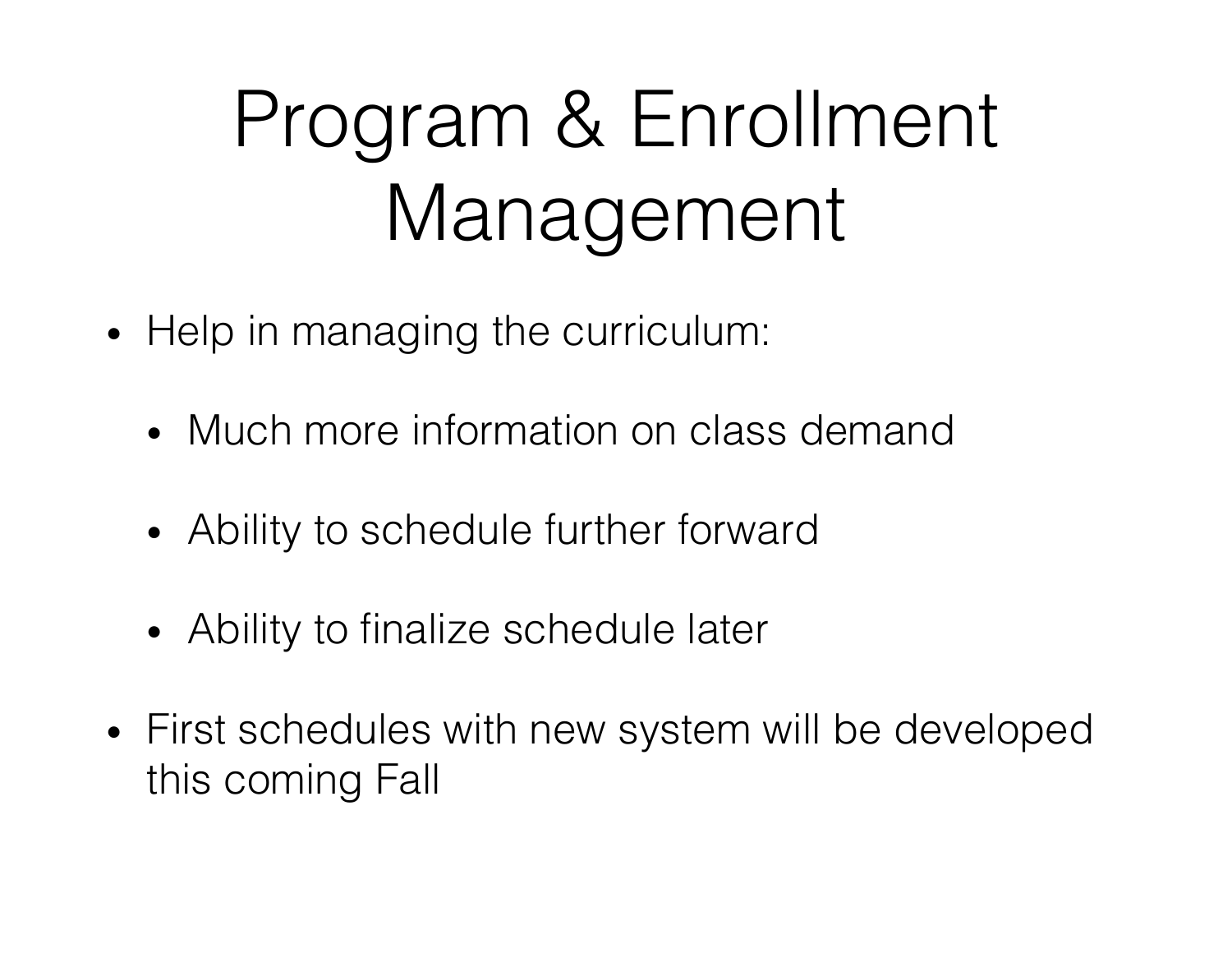#### **Scheduling & Enrollment**





a Assumes that students will have a single enrolment period before open enrolment begins

a Once a student has had his the lapp circment. heighe will have access to the system through the end of the additivip period.

y Students will be limited to enrolling in sy units than till mitigliacing themselves on the wait list for up to 4 units until the open enrollment period.

4 Cegarometro will be able to ensure distribution of seats in a class, e.g. for new freshmen, through the use of the reserved sequelly function in Campus Solutions (envolvient) reservations and course restrictions, (regultes analysis and training years).

5 The use of prevequisites in Campus Splutions will restrict classes to those eligible to enroll in them.

First budget call, then schedule classes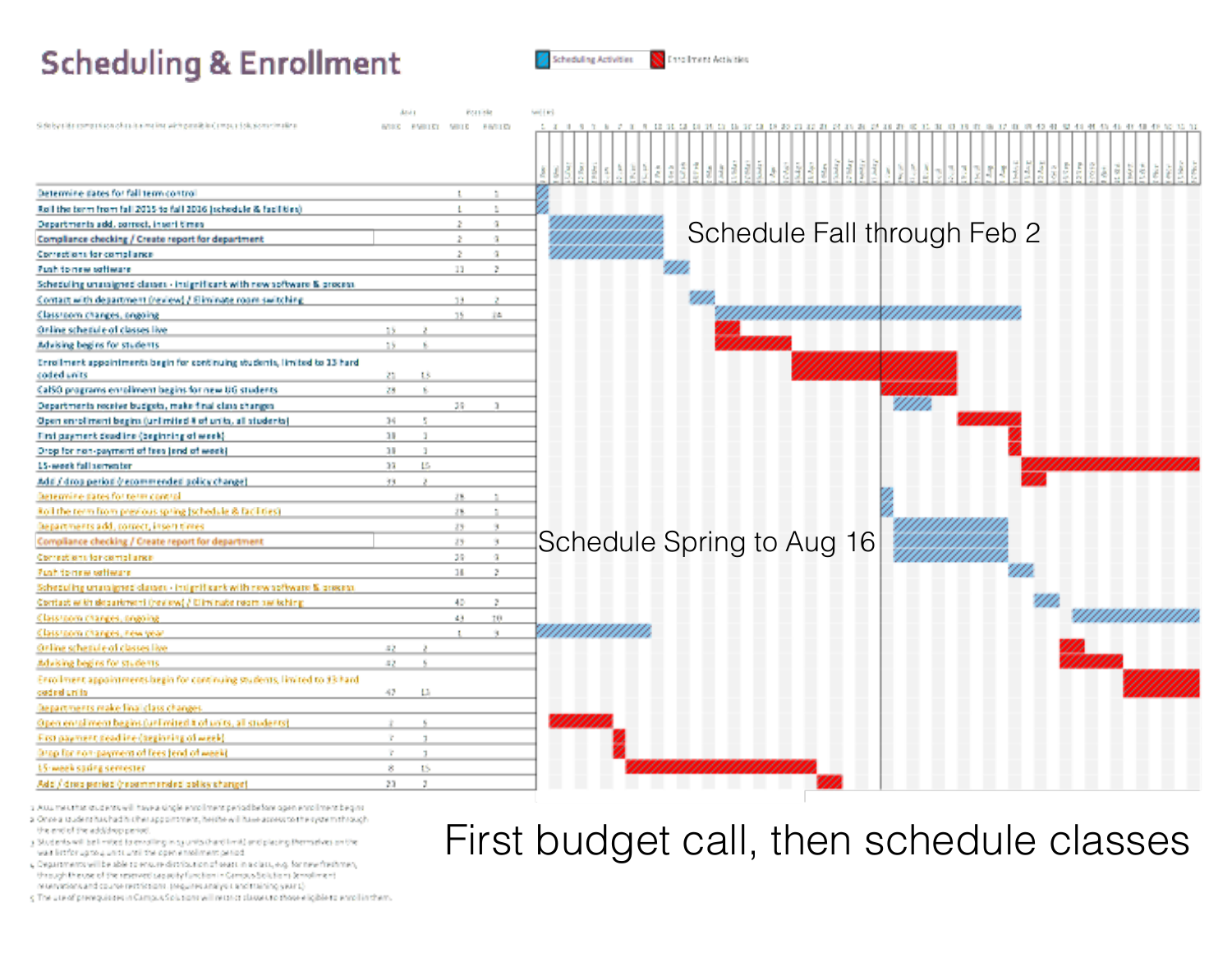### Enrollment

- Much better tools for controlling student enrollment
	- Additional ways to give priority being developed:
		- class sequence
		- program requirement (vs just in major), minor, etc
	- Requires configuration at the department level
- Configuration rolls out this coming Fall 15 for enrollment in Spring 16 for courses in Fall 16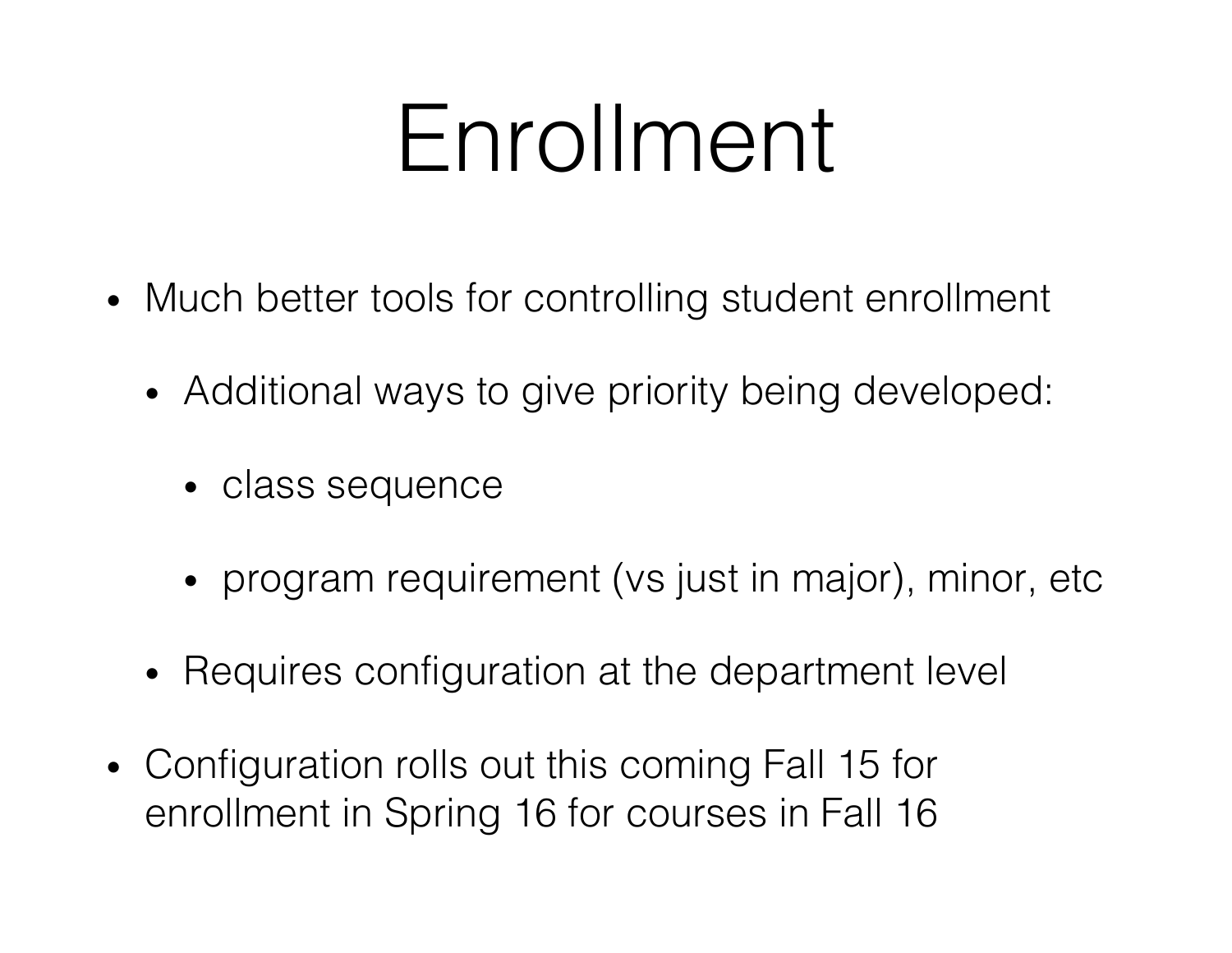#### Faculty Advising

- System will host campus-wide advising records
	- Student contact notes
	- Student status and program information
- Connected to background info from admissions, grading, etc.
- Who can see these? How can they use them?
	- Tremendous opportunity
	- Students have very strong opinions
	- Legal constraints
- Must develop, vet and implement access policies, then train faculty in use
	- Decisions must be made over six months